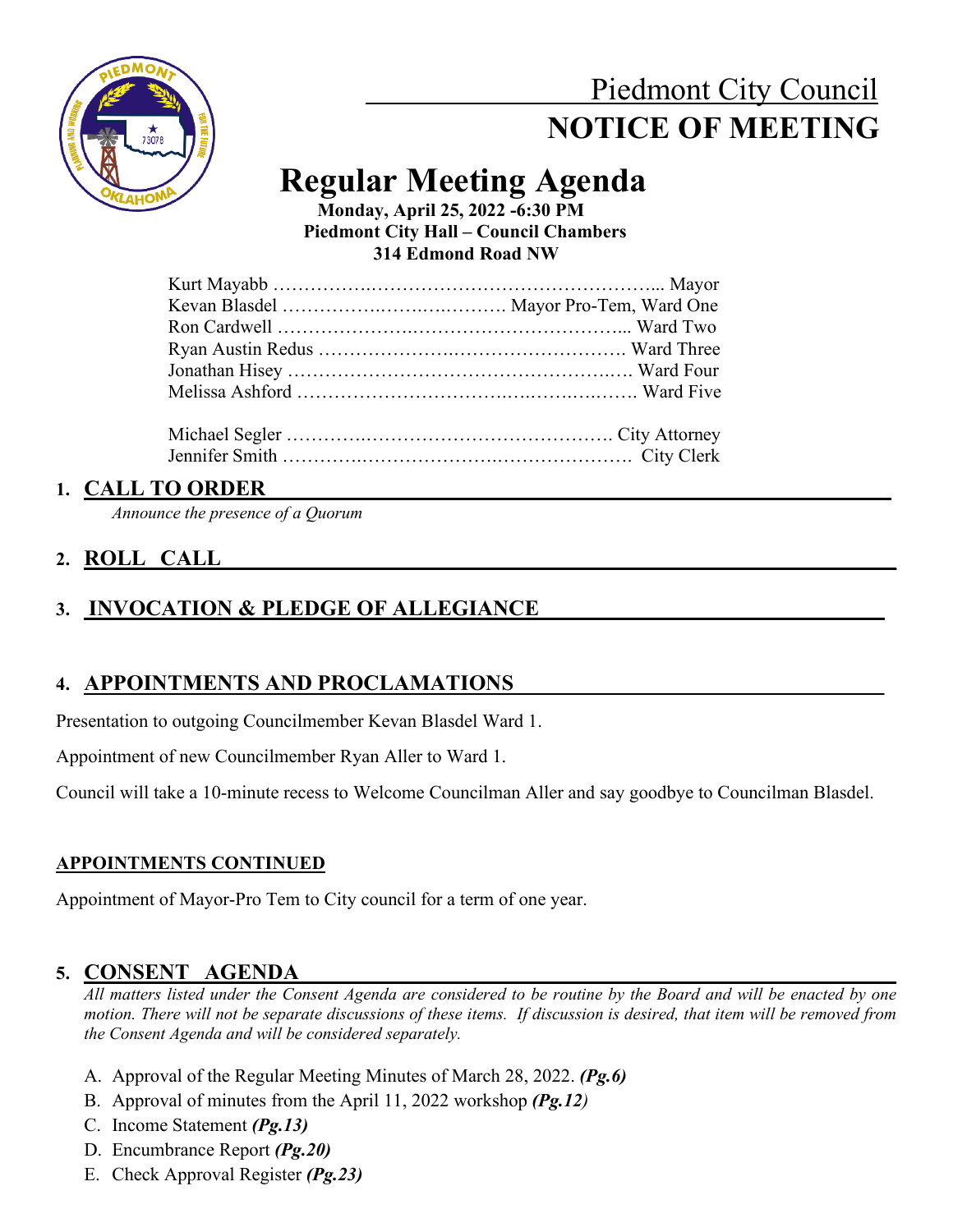F. Approve Lindsey Grigg-Moak for nomination as a trustee to the OMAG board. *(Pg. 31)*

## **6. ITEMS REMOVED FROM CONSENT AGENDA\_\_\_\_\_\_\_\_\_\_\_\_\_\_\_\_\_\_\_\_\_\_\_\_\_\_\_\_\_\_\_\_\_\_\_\_**

## **7. CITIZENS COMMENTS\_\_\_\_\_\_\_\_\_\_\_\_\_\_\_\_\_\_\_\_\_\_\_\_\_\_\_\_\_\_\_\_\_\_\_\_\_\_\_\_\_\_\_\_\_\_\_\_\_\_\_\_\_\_\_\_\_\_\_\_**

*Residents may address City Council regarding an item that is listed and not listed on the agenda. Residents must provide their name and address. City Council requests that comments be limited to five (5) minutes unless the Presiding Officer grants additional time.*

## 8. **SCHEDULED BUSINESS**

**A.** Discussion, possible action and presentation by Dick Greenly from Pumps of Oklahoma, Inc. in reference to drilling a horizontal well.

#### *MOTION\_\_\_\_\_\_\_\_\_\_\_\_\_\_\_\_\_\_\_\_\_\_\_\_\_\_\_\_\_\_\_\_\_\_\_\_\_\_\_\_\_\_\_\_\_\_\_\_\_\_\_\_\_\_\_\_\_\_\_\_\_\_\_\_\_\_\_\_\_\_\_\_\_\_\_*

**B.** Discussion, consideration and possible action on a Residential PUD Application submitted by Premium Land LLC requesting a rezoning from the established A-1 Zoning District to Zoning District PUD – including, but not limited to variances from the Code of Ordinances - Tract 1 approx. 11 acres RS-3 (single family CODE: 7,500 sq. ft. 25% coverage, PROPOSED 7,200 sq. ft. 40% coverage), Tract 2 approx. 14 acres RD-1 (two family CODE: 10,000 sq. ft. 35% PROPOSED: 7,600 sq. ft. 50% COVERAGE) and Tract 3 approx. 54 acres RM-1 (multi-family residential CODE: 10,000 sq. ft. 45% coverage PROPOSED: 2,050 sq. ft. 60% coverage)at the following described property: (500 ft East of Piedmont Road on the North Side of 150<sup>th</sup>): A tract of land situated in the Southwest Quarter (SW/4) of Section four (4), Township Thirteen North (T13N), Range Five West (R5W), of the Indian Meridian (I.M.), Piedmont, Canadian County, Oklahoma, said tract being more particularly described as follows: COMMENCING at the Southwest corner of said SW/4; thence S89°34/41" E along the South line of said SE/4 a distance of 500.00 feet to the POINT OF BEGINNING; thence N00°11'2" E a distance of 1396.29 feet; thence S89°50'03" E a distance of 1780.00 feet; thence S00°11'02" W a distance of 1971.24 feet to a point on the South line of said SW/4; thence N89°34'41" W along said South line a distance of 1780.02 feet to the POINT OF BEGINNING. Said tract contains 3,501,729 Sq Ft or 80.39 Acres, more or less. (Cottonwood Meadows, this property is 500ft east of Piedmont Rd off 150th)*(Pg.33)*

#### **MOTION \_\_\_\_\_\_\_\_\_\_\_\_\_ \_\_\_\_\_\_\_**

**C.** Discussion, consideration and possible action for the consideration on a Commercial PUD Application submitted by Boo Real Estate requesting a rezoning from the established A-1 Zoning District to Zoning District PUD. Including, but not limited to variances from the Code of Ordinances – Tract 1 approx. 2.63 acres C-2 General Commercial, Code: 9,900sqft minimum lots. PROPOSED Lot Coverage Maximum shall be 90% instead of 50%. Front Yard setbacks off internal public streets shall be 10 ft. Internal Side Yard setbacks shall be 10 ft. Exterior Side Yard setbacks shall be 10 ft. Tract 2 approx. 12.36 acres RS-2 Single Family Residential Code: 7,500 sq ft minimum lot size PROPOSED: Minimum Lot Size shall be 6,200 sf instead of 7,500 sf. Lot Coverage Maximum shall be 45% instead of 25%. Front Yard setback shall be 15 ft instead of 25 ft. Internal Side Yard setback shall be 5 ft for the first story. Internal Side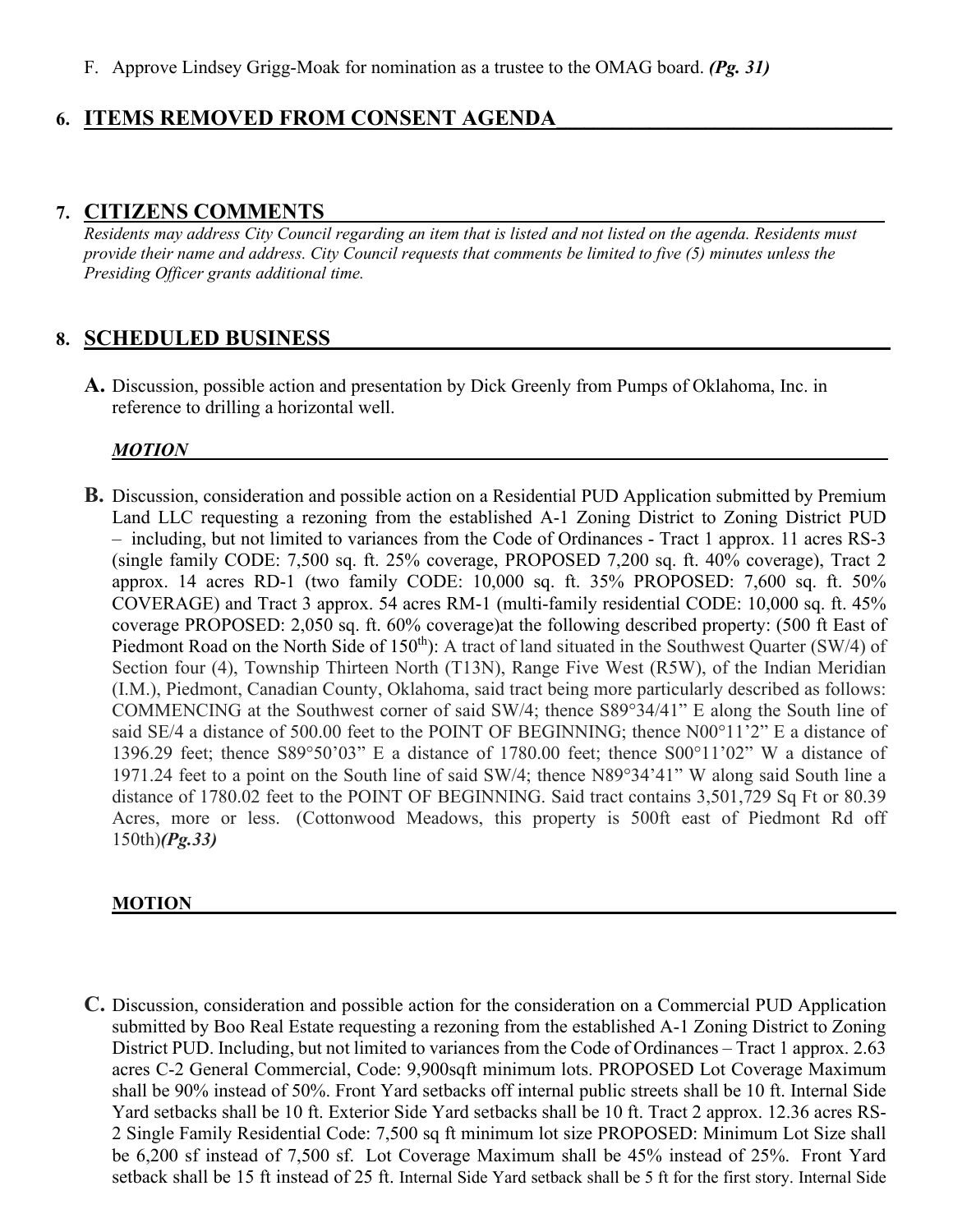Yard setback shall be 7 ft for the second story. Exterior Side Yard setbacks shall be 5 ft for the first story. Exterior Side Yard setbacks shall be 7 ft for the second story. Minimum Distant between homes shall to 10 ft. Lot Width at Front Building line shall be 60ft. Minimum size residential home shall be 1,800sqft. At the follow property: A part of Section Twenty-Nine (29), Township Fourteen (14) North, Range Five (5) West of the Indian Meridian Canadian County, Oklahoma: Commencing at the Southeast Corner of said SE/4 SE/4; Thence S 89°32'36" W along the South line of said SE/4 Se/4 a distance of 832.86 feet to the point of beginning; Thence continuing S 89°32'36" W a distance of 495.15 feet to the Southwest Corner of the SE/4 SE/4; Thence N 00°05'32" E along the West line of the SE/4 SE/4 a distance of 1319.53 feet to the Northwest Corner of the SE/4 SE/4; Thence N 89°30'51" E along the North line of the SE/4 SE/4 a distance of 495.16 feet; Thence S 00°05'32" W a distance of 1319.78 feet to the point of beginning. Said tract having an area of 15 Acres, more or less. (The Haven, this property is on Edmond rd NW just North of the Civic Center).*(Pg. 63)*

#### **MOTION \_\_\_\_\_\_\_\_\_\_\_\_\_ \_\_\_\_\_\_**

**D.** Discussion, and possible action, on ordinance 705 an ordinance amending the employee retirement system, defined contribution plan for the city of piedmont & piedmont municipal authority, Oklahoma by adopting a revised and restated retirement plan; providing retirement benefits for eligible employees of the city of piedmont & piedmont municipal authority, Oklahoma; providing for purpose and organization; providing for definitions; providing for eligibility and participation; providing for non-alienation of benefits; providing for employer and employee contributions; providing for accounting, allocation, and valuation; providing benefits; providing for required notice; providing for amendments and termination; providing for transfer to and from other plans; creating a retirement committee and providing for powers, duties, and rights of retirement committee; providing for payment of certain obligations; providing for duration and payment of expenses; providing for effective date; providing for vesting schedules; providing for a fund to finance the system to be pooled with other incorporated cities, towns and their agencies and instrumentalities for purposes of administration, management, and investment as part of the Oklahoma municipal retirement fund; providing for payment of all contributions under the system to the Oklahoma municipal retirement fund for management and investment; providing for repealer and severability; adopting those amendments mandated by the internal revenue code; and declaring an emergency. *(Pg. 84)*

#### **MOTION ON SECOND READING AND EMERGENCY**

**E.** Discussion, and possible action, on ordinance 706 an ordinance amending the employee retirement system, defined contribution plan for the position of city manager for the city of piedmont & piedmont municipal authority, Oklahoma by adopting a revised and restated retirement plan; providing retirement benefits for eligible employees of the city of piedmont & piedmont municipal authority, Oklahoma; providing for purpose and organization; providing for definitions; providing for eligibility and participation; providing for non- alienation of benefits; providing for employer and employee contributions; providing for accounting, allocation, and valuation; providing benefits; providing for required notice; providing for amendments and termination; providing for transfer to and from other plans; creating a retirement committee and providing for powers, duties, and rights of retirement committee; providing for payment of certain obligations; providing for duration and payment of expenses; providing for effective date; providing for vesting schedules; providing for a fund to finance the system to be pooled with other incorporated cities towns and their agencies and instrumentalities for purposes of administration, management, and investments part of the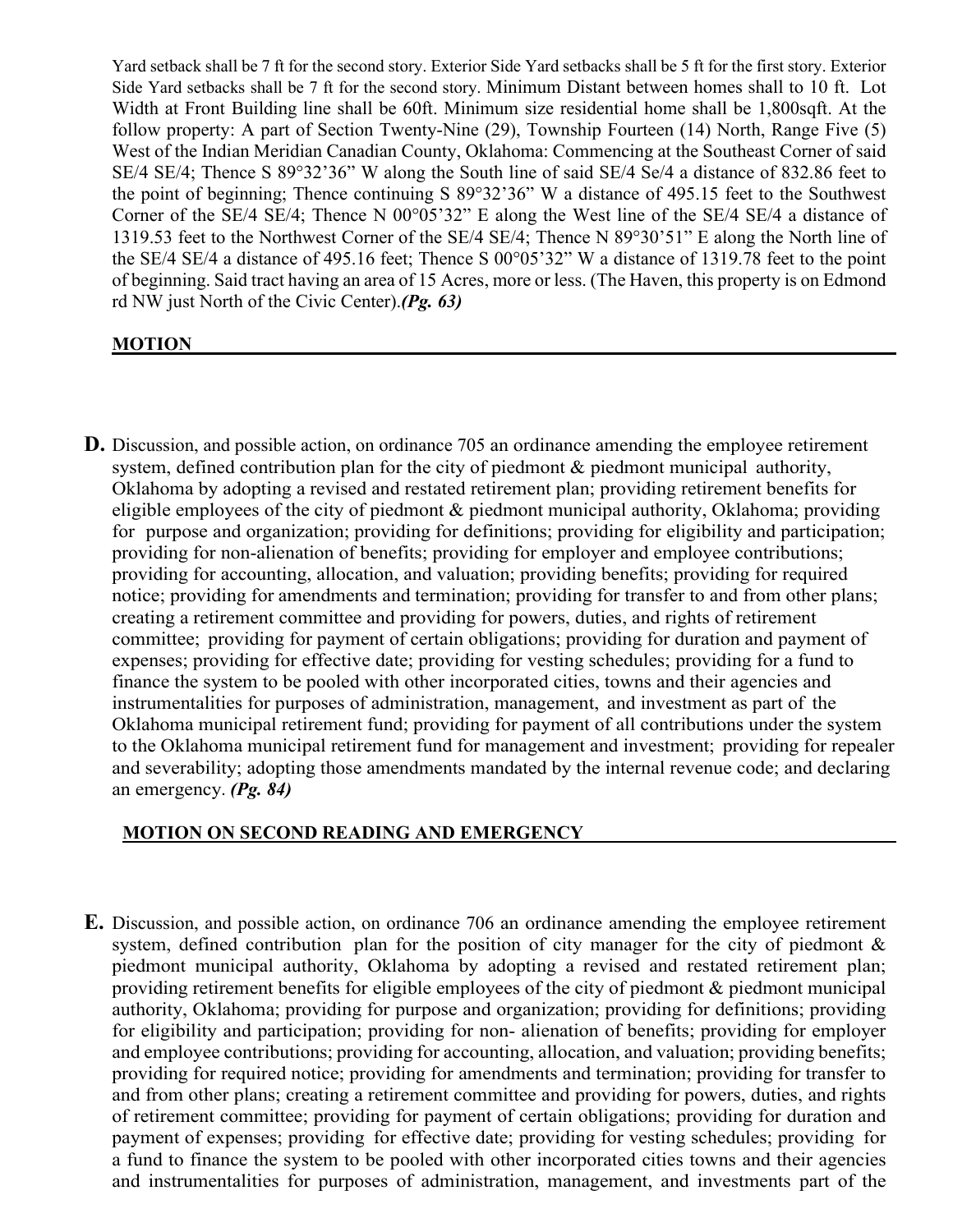Oklahoma municipal retirement fund; providing for payment of all contributions under the system to the Oklahoma municipal retirement fund for management and investment; providing for repealer and severability; adopting those amendments mandated by the internal revenue code; and declaring an emergency. *(Pg. 86)*

#### **MOTION ON SECOND READING AND EMERGENCY \_\_\_\_\_\_**

**F.** Discussion, and possible action, on ordinance 707 repealing ordinance 626 regarding the keeping of chickens in the city limits. And declared an emergency.*(Pg. 88)*

### **MOTION AND EMERGENCY\_\_\_\_\_\_\_\_\_\_\_\_\_\_\_\_\_\_\_\_\_\_ \_\_\_\_\_\_**

**G.** Discussion, and possible action, on nominations for the OEMA board of trustee. We need to appoint a trustee and also an alternate trustee to serve from July 1, 2022-June 30, 2025. *(Pg. 89)*

## **MOTION \_\_\_\_\_\_ \_\_\_\_\_\_\_\_\_\_\_\_**

**H.** Discussion, and possible action, on allowing accessory dwelling units.

#### **MOTION \_\_\_\_\_\_\_\_\_\_\_\_\_\_\_\_\_\_**

#### *MOTION TO OPEN PUBLIC HEARING*

**I.** Public Hearing of the City/General manager's recommended fiscal year (FY) 2022-2023 Annual operating budget for the City of Piedmont/ Piedmont Municipal Authority and the Piedmont Special Projects Authority. *(Pg.91)*

## *MOTION TO CLOSE PUBLIC HEARING*

**J.** Discussion, and possible action on a new sound system for the Civic Center. *(Pg.108)*

## **MOTION**

**K.** Discussion and possible action on SRB proposal to complete road work that needs to be done on 192nd and 220th. *(Pg,109)*

#### **MOTION**

**L.** Discussion and possible action on agreement with SRB engineering for on call service. *(Pg.114)*

#### **MOTION**

**M.**Discussion, possible action to go out for RFQ for City Attorney.

#### **MOTION**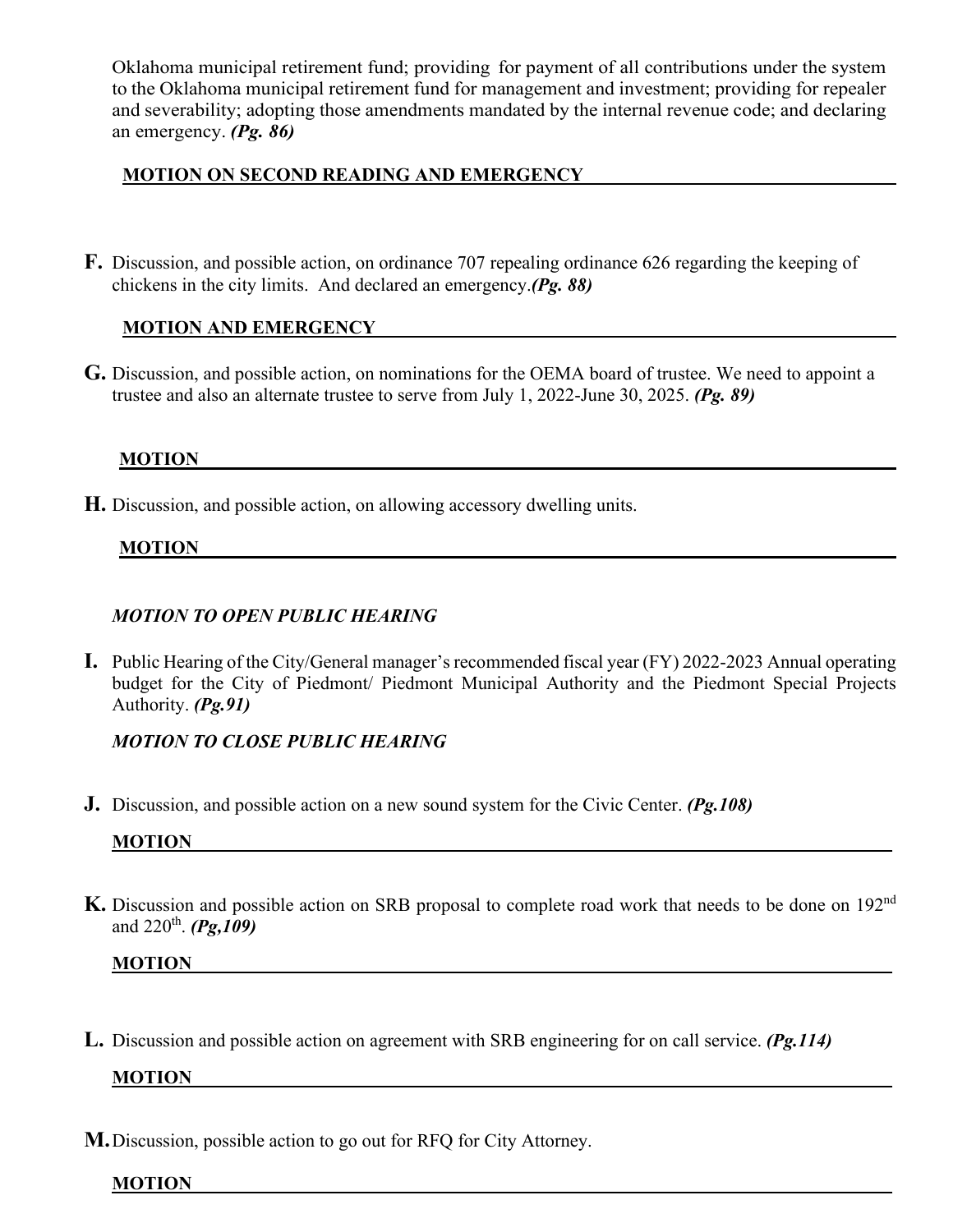**N.** Change order for Mustang Rd. from Brinley engineering for oil cost and fencing. *(Pg. 124)*

## **MOTION**

**O.** Discussion, possible action on an Ordinance for a Farmers Market.

### **MOTION \_\_\_\_\_ \_\_\_\_\_\_\_\_\_\_\_\_\_\_\_\_\_\_\_\_\_\_**

**P.** Discussion, possible action on a Construction trash Ordinance.

## **MOTION**

**Q.** Discussion, possible action on going out for RFQ for a city engineer.

## **MOTION \_\_\_\_\_\_\_\_\_\_\_\_\_\_\_\_\_\_\_\_\_\_**

### **9. NEW BUSINESS\_\_\_\_\_\_\_\_\_\_\_\_\_\_\_\_\_\_\_\_\_\_\_\_\_\_\_\_\_\_\_\_\_\_\_\_\_\_\_\_\_\_\_\_\_\_\_\_\_\_\_\_\_\_\_\_\_\_\_\_\_\_\_\_\_\_\_\_\_**

*Any matter not known or which could not have been reasonably foreseen prior to the time of posting the agenda in*  accordance *with Title 25, Sec. 311.9 Oklahoma Statues.*

## **10. PIEDMONT MUNICIPAL AUTHORITY**

*Majority of a Quorum required for approval. (Pg. 125)*

#### *RECESS COUNCIL MEETING TO PMA MEETING*

#### **MOTION \_\_\_\_\_\_\_\_\_\_\_\_\_\_\_\_\_\_\_\_\_\_\_\_\_\_\_\_\_\_\_\_\_\_\_\_\_\_\_\_\_\_\_\_\_\_\_**

#### *RECONVENE COUNCIL MEETING*

#### **MOTION \_\_\_\_\_\_\_\_\_\_\_\_\_\_\_\_\_\_\_\_\_\_\_\_\_\_\_\_\_\_\_\_\_\_\_\_\_\_\_\_\_\_\_\_\_\_\_\_**

## **11. CITY MANAGER'S REPORT\_\_\_\_\_\_\_\_\_\_\_\_\_\_\_\_\_\_\_\_\_\_\_\_\_\_\_\_\_\_\_\_\_\_\_\_\_\_\_\_\_\_\_\_\_\_\_\_\_\_\_\_\_ \_**

## **12. REMARKS AND INQURIES BY MAYOR AND CITY COUNCIL \_\_\_\_\_\_\_\_\_\_\_\_**

## **13. ADJOURNMENT \_\_\_\_\_\_\_\_\_\_ \_**

*In reviewing and responding to any agenda item, the City Council may, in whole or in part, adopt, approve, conditionally approve, ratify, deny, defer, amend, strike or continue any agenda item. When more information is needed to act on an item, the City Council may refer the matter to the City Manager, to the City Attorney, or to a board or commission for additional study. Items may be deferred or continued indefinitely or to a specific date or stricken from the agenda entirely. The Mayor and City Council request that all cell phones and pagers be turned off or set to vibrate. Members of the audience are requested to step outside the Council Chambers to respond to a page or to conduct a phone conversation.* 

*The Piedmont City Hall is wheelchair accessible. Sign interpretation or other special assistance for disabled attendees must be requested 48 hours in advance by contacting the City Clerk's Office at (405) 373 -2621.*   $\mathcal{L}_\mathcal{L} = \{ \mathcal{L}_\mathcal{L} = \{ \mathcal{L}_\mathcal{L} = \{ \mathcal{L}_\mathcal{L} = \{ \mathcal{L}_\mathcal{L} = \{ \mathcal{L}_\mathcal{L} = \{ \mathcal{L}_\mathcal{L} = \{ \mathcal{L}_\mathcal{L} = \{ \mathcal{L}_\mathcal{L} = \{ \mathcal{L}_\mathcal{L} = \{ \mathcal{L}_\mathcal{L} = \{ \mathcal{L}_\mathcal{L} = \{ \mathcal{L}_\mathcal{L} = \{ \mathcal{L}_\mathcal{L} = \{ \mathcal{L}_\mathcal{$ 

*I certify that this Notice of Meeting was posted on this \_\_\_ day of \_\_\_\_, 2022 at \_\_\_\_\_\_ a.m. / p.m. as required by law in accordance with Title 25 OS Sec.311 of the Oklahoma Statutes and that the appropriate news media was contacted. As a courtesy, this Agenda is also posted on the City of Piedmont website [www.piedmont-ok.gov](http://www.piedmont-ok.gov/)*

 $\mathcal{L}_\mathcal{L}$  , and the set of the set of the set of the set of the set of the set of the set of the set of the set of the set of the set of the set of the set of the set of the set of the set of the set of the set of th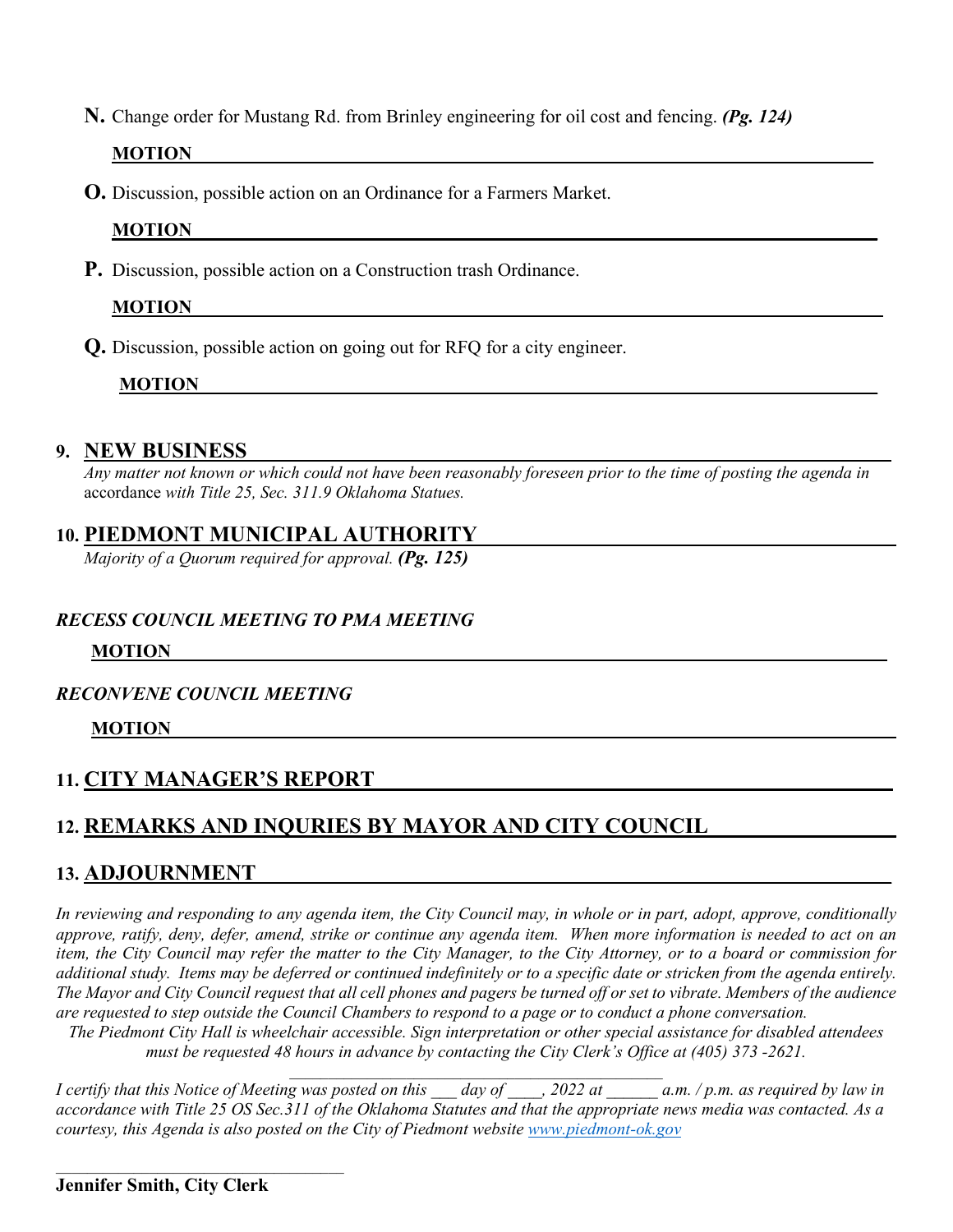

# Piedmont Municipal Authority  **NOTICE OF MEETING**

# **Regular Meeting Agenda**

 **Monday, April 25, 2022 -6:30 PM Piedmont City Hall – Council Chambers 314 Edmond Road NW**

Jennifer Smith ………….………………….…………………. City Clerk

## 1. CALL TO ORDER

*Announce the presence of a Quorum*

## **2. ROLL CALL\_\_\_\_\_\_\_\_\_\_\_\_\_\_\_\_\_\_\_\_\_\_\_\_\_\_\_\_\_\_\_\_\_\_\_\_\_\_\_\_\_\_\_\_\_\_\_\_\_\_\_\_\_\_\_\_\_\_\_\_\_\_\_\_\_\_\_\_\_\_\_\_\_**

## 3. CONSENT AGENDA

*All matters listed under the consent agenda are considered to be routine by the city council and will be enacted by one motion. There will not be separate discussion of these items, if discussion is desired, that item will be removed from the Consent agenda and will be considered separately.*

- A. Approval of Regular Meeting Minutes of March 28, 2022. *(Pg. 127)*
- B. Income Statement *(Pg. 130)*
- C. Check Approval Register *(Pg.134 )*

## **MOTION**

## **4. ITEMS REMOVED FROM CONSENT AGENDA**

## 5. CITIZENS COMMENTS ON AGENDA AND NON-AGENDA ITEMS

*Residents must provide their name and address. Council requests that comments be limited to five (5) minutes.*

## **6. SCHEDULED BUSINESS**

A. Discussion, and possible action, on ordinance 705 an ordinance amending the employee retirement system, defined contribution plan for The City of Piedmont & Piedmont Municipal Authority, Oklahoma by adopting a revised and restated retirement plan; providing retirement benefits for eligible employees of The City of Piedmont & Piedmont Municipal Authority. AND DECLARING AN EMERGENCY. *(Pg. 84)*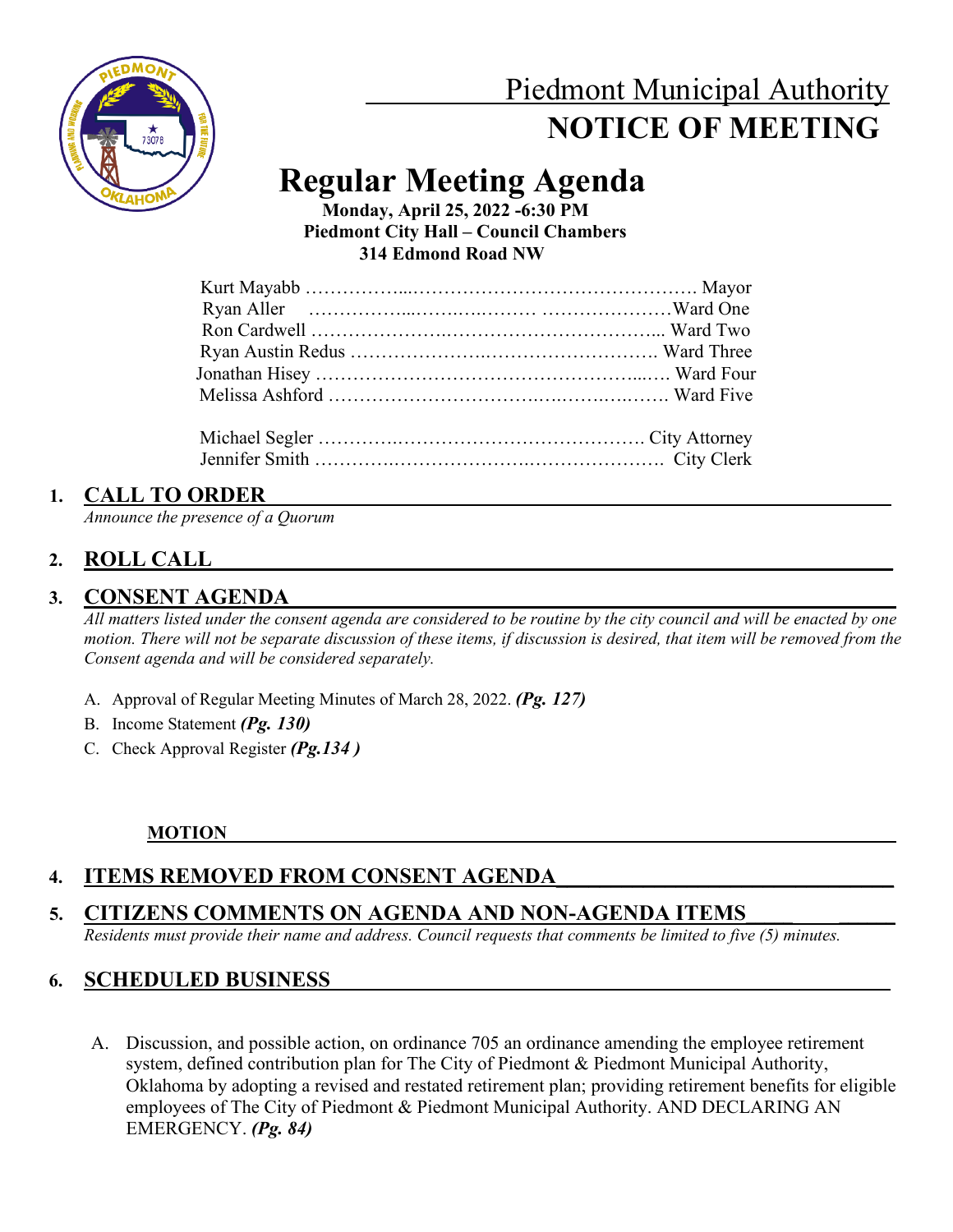#### **MOTION ON SECOND READING AND EMERGENCY**

B. Discussion, and possible action regarding Gordon's Hollow water service.

## **MOTION \_\_\_\_\_\_\_\_\_\_\_\_\_\_\_\_\_\_ \_\_\_\_\_**

C. Discussion, consideration, and possible action on Development Impact fees for water and the sewer system.

### **MOTION**

D. Discussion, possible action of professional services with Garver Engineering in reference to obtaining water rights. *(Pg. 141)*

### *MOTION TO OPEN PUBLIC HEARING*

E. Public Hearing of the City/General manager's recommended fiscal year (FY) 2022-2023 Annual operating budget for the City of Piedmont/ Piedmont Municipal Authority and the Piedmont Special Projects Authority. *(Pg.91)*

### *MOTION TO CLOSE PUBLIC HEARING*

#### **MOTION**

## 7. **NEW BUSINESS**

*Any matter not known or which could not have been reasonably foreseen prior to the time of posting the agenda in accordance with Sec. 311.9, Title 25 Oklahoma State Statues.* 

## 8. **RECESS TO THE PSPA MEETING** (*Pg. 147*)

In reviewing and responding to any agenda item, the Board of Trustees may, in whole or in part, adopt, approve, *conditionally approve, ratify, deny, defer, amend, strike or continue any agenda item. When more information is needed to*  act on an item, the Board of Trustees may refer the matter to the Manager, to the Board Attorney, or to a board or *commission for additional study. Items may be deferred or continued indefinitely or to a specific date or stricken from the agenda entirely.*

*The Board of Trustees request that all cell phones and pagers be turned off or set to vibrate. Members of the audience are requested to step outside the Chambers to respond to a page or to conduct a phone conversation. The Piedmont City Hall is wheelchair accessible. Sign interpretation or other special assistance for disabled attendees must be requested 48 hours in advance by contacting the City Clerk's Office at (405) 373 -2621.* 

*I certify that this Notice of Meeting was posted on this day of , 2021 at am / pm. as required by law in accordance with Title 25 OS Sec.311 of the Oklahoma Statutes and that the appropriate news media was contacted. As a courtesy, this agenda is also posted on the City of Piedmont website [www.piedmont-ok.gov](http://www.piedmont-ok.gov/)*

**\_\_\_\_\_\_\_\_\_\_\_\_\_\_\_\_\_\_\_\_\_\_\_\_\_\_\_\_\_\_\_\_\_\_\_\_\_\_\_**

**Jennifer Smith, City Clerk**

 $\mathcal{L}_\mathcal{L}$  , and the set of the set of the set of the set of the set of the set of the set of the set of the set of the set of the set of the set of the set of the set of the set of the set of the set of the set of th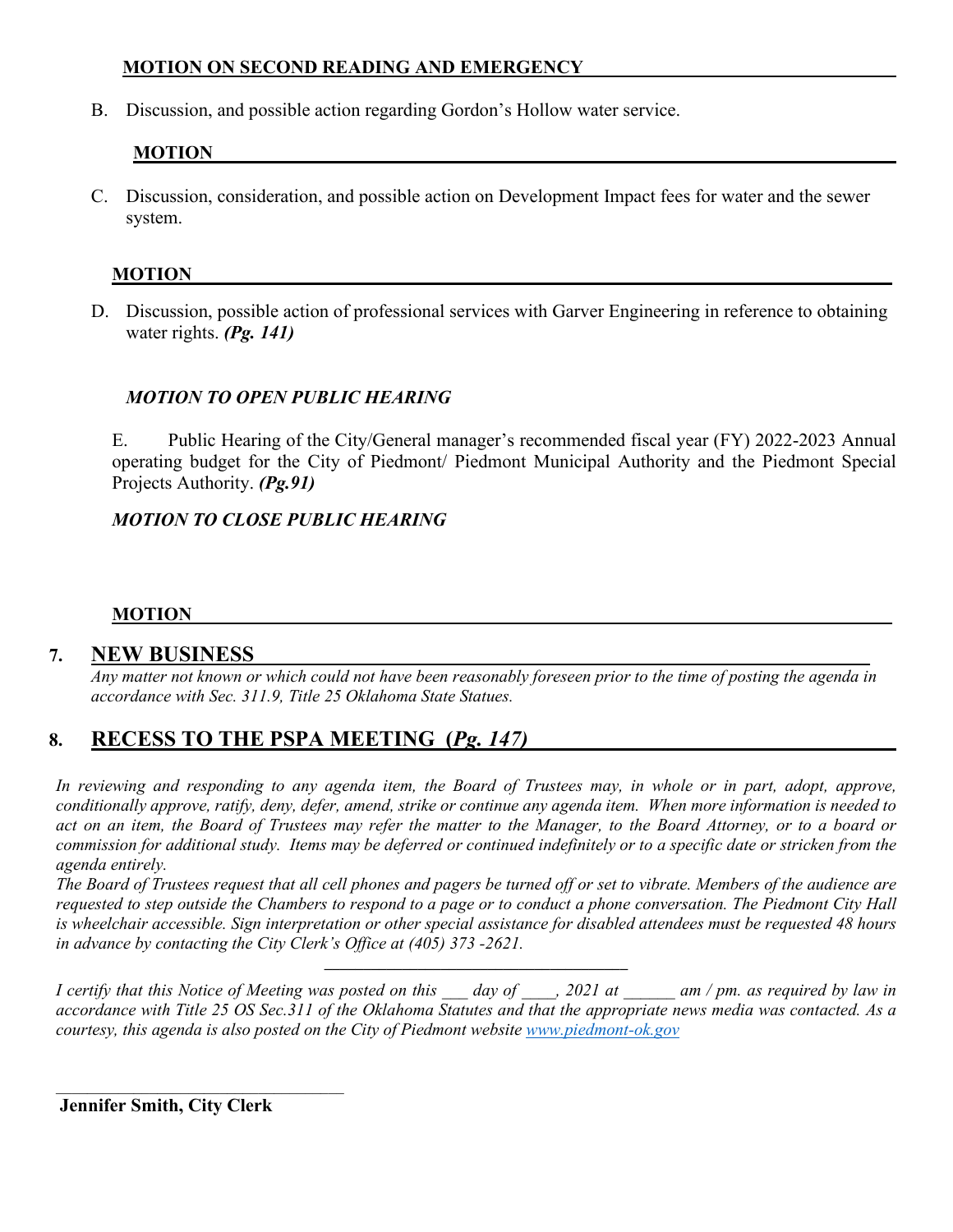

# PIEDMONT SPECIAL PROJECT AUTHORITY  **NOTICE OF MEETING**

# **Special Meeting Agenda Monday, April 25, 2022 -6:30 PM**

 **Piedmont City Hall – Council Chambers 314 Edmond Road NW**

## 1. **CALL TO ORDER**

*Announce the presence of a Quorum*

## **2. ROLL CALL\_\_\_\_\_\_\_\_\_\_\_\_\_\_\_\_\_\_\_\_\_\_\_\_\_\_\_\_\_\_\_\_\_\_\_\_\_\_\_\_\_\_\_\_\_\_\_\_\_\_\_\_\_\_\_\_\_\_\_\_\_\_\_\_\_\_\_\_\_\_\_\_\_**

## 3. CONSENT AGENDA

*All matters listed under the consent agenda are considered to be routine by the city council and will be enacted by one motion. There will not be separate discussion of these items, if discussion is desired, that item will be removed from the Consent agenda and will be considered separately.*

A. Approval of Regular Meeting Minutes of February 28, 2022. *(Pg,149)*

## **4. ITEMS REMOVED FROM CONSENT AGENDA\_\_\_\_\_\_\_\_\_\_\_\_\_\_\_\_\_\_\_\_\_\_\_\_\_\_\_\_\_\_\_**

## 5. CITIZENS COMMENTS ON AGENDA AND NON-AGENDA ITEMS

*Residents must provide their name and address. Council requests that comments be limited to five (5) minutes.*

## **6. SCHEDULED BUSINESS**

## *MOTION TO OPEN PUBLIC HEARING*

*A.* Public Hearing of the City/General manager's recommended fiscal year (FY) 2022-2023 Annual operating budget for the City of Piedmont/ Piedmont Municipal Authority and the Piedmont Special Projects Authority.

## *MOTION TO CLOSE PUBLIC HEARING*